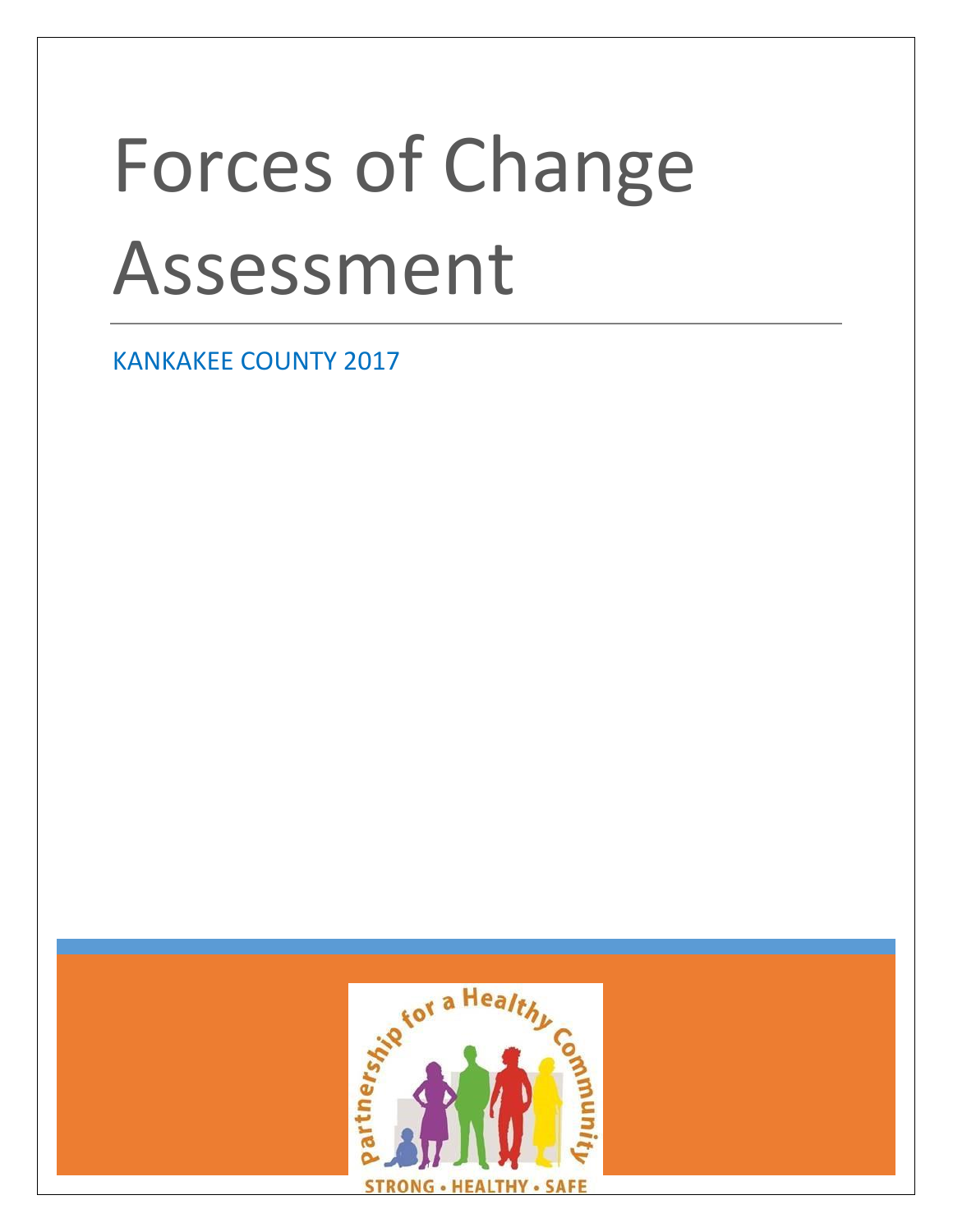## **Acknowledgements**

The Kankakee County Partnership for a Healthy Community would like to acknowledge and thank the many individuals and organizations that contributed their valuable time and expertise to this report.

| <b>Name</b>            | Organization                               |
|------------------------|--------------------------------------------|
| <b>Torrie Carter</b>   | Presence St. Mary's Hospital               |
| <b>Tiffany DeRocco</b> | United Way of Kankakee & Iroquois Counties |
| Aliza James            | University of Illinois Intern              |
| Shannon M. Jermal      | <b>Presence Health</b>                     |
| Laura Sztuba           | Kankakee County Health Department          |
| Lindsay Wilson         | Kankakee County Health Department          |

*Mission Statement: We are committed to creating a healthy community through comprehensive assessments and the implementation of effective plans.*

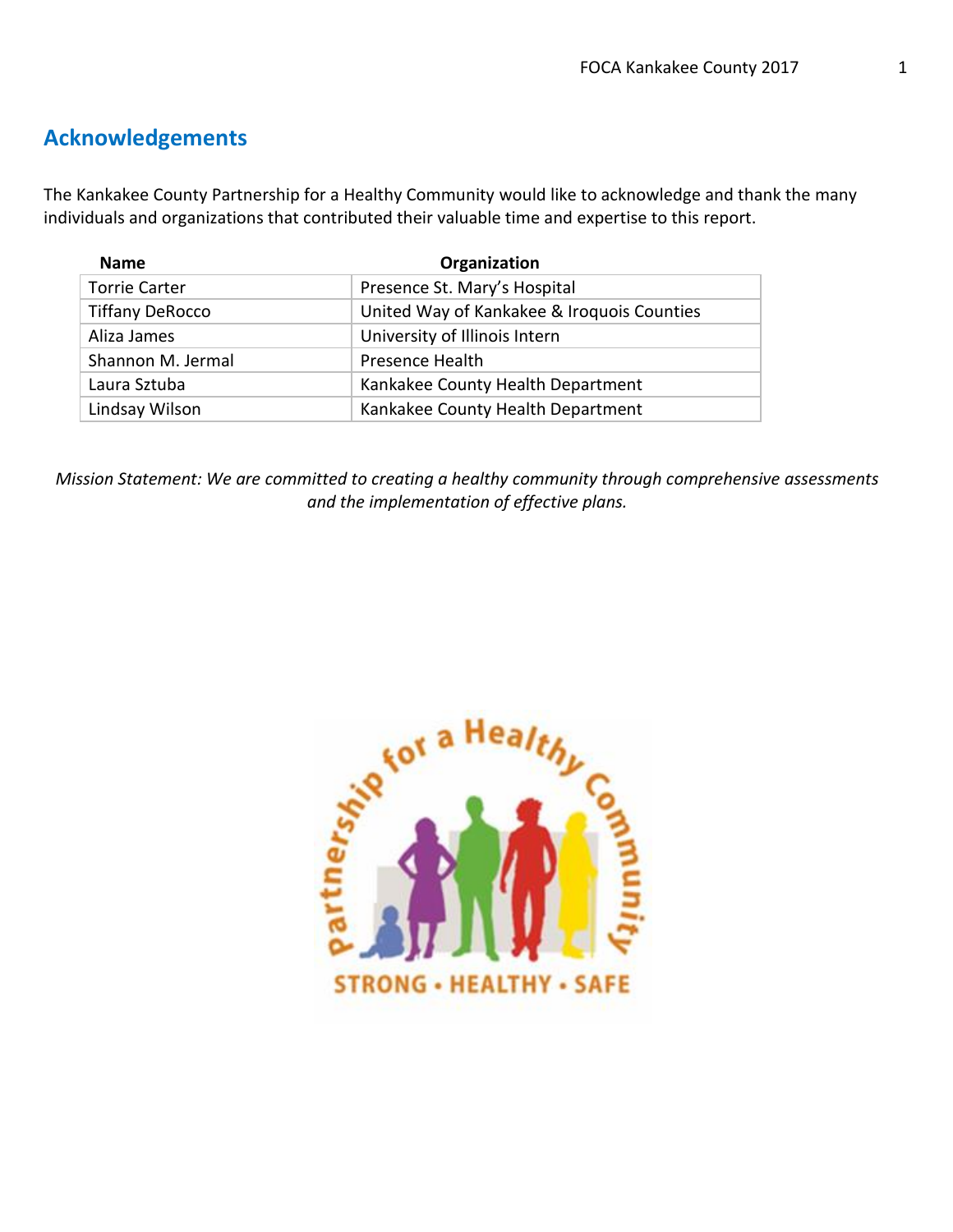# **Table of Contents**

| Introduction                                                     |          |
|------------------------------------------------------------------|----------|
| <b>Assessment Methodology</b>                                    | 4        |
| <b>Executive Summary</b>                                         |          |
| Forces of Change Assessment Process and Results                  | $7 - 10$ |
| Conclusion                                                       | 11       |
| Appendix A: Forces of Change Assessment Survey Link Email Prompt |          |
| Appendix B: Forces of Change Assessment Survey Questions         |          |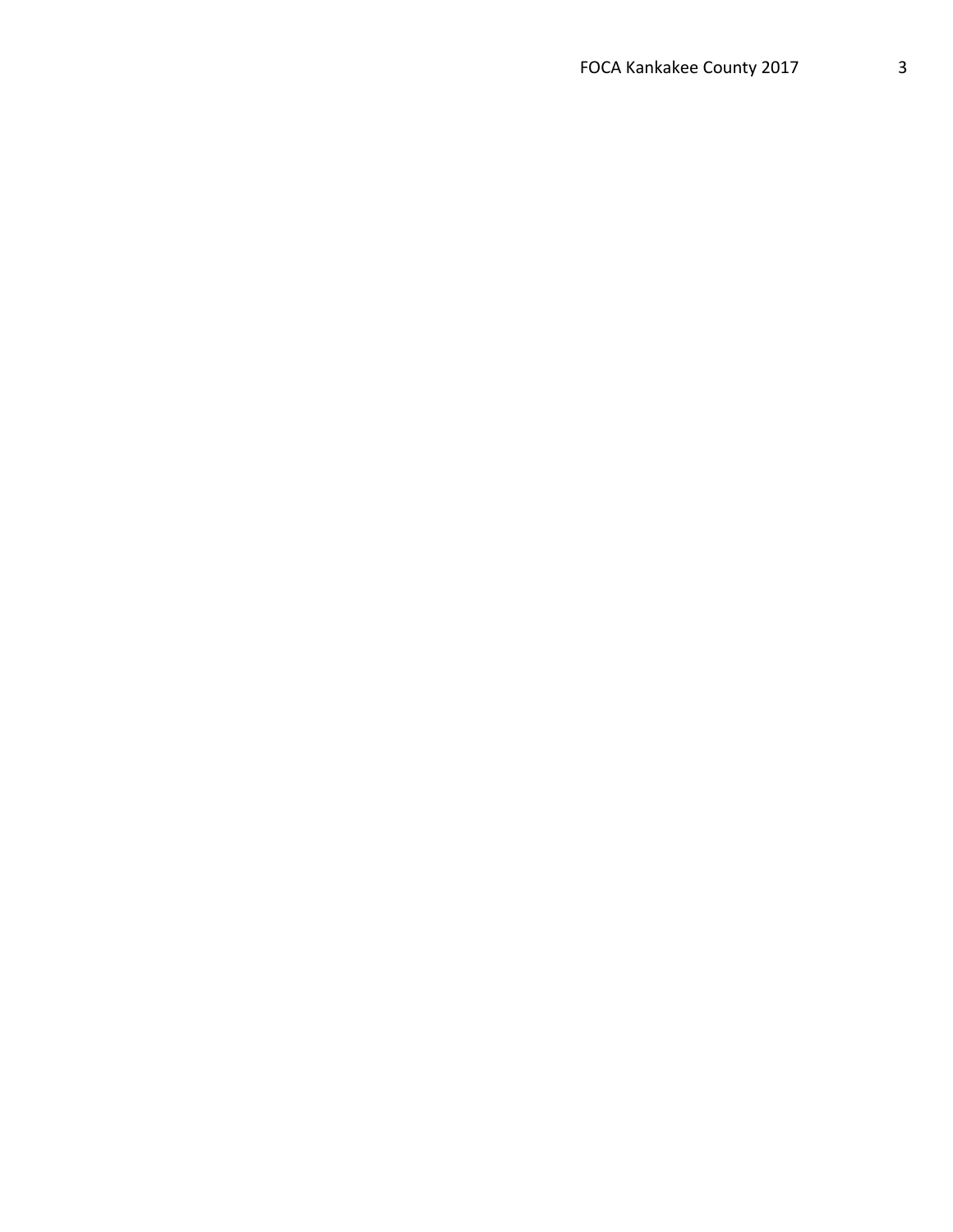# **Introduction**

In 2017, the Kankakee County Partnership for a Healthy Community continued to use the Mobilizing for Action through Planning and Partnerships (MAPP) process, for the third time since 2011, to develop a Community Health Assessment and Community Health Improvement Plan. MAPP is a community-driven strategic planning framework that aids communities in applying strategic thinking to prioritize public health issues in the community, and to identify resources to address these issues as defined by the 10 Essential Public Health Services. There are four assessments within the MAPP process, as shown in the graphic below.



One of the four assessments used in the MAPP framework is the Forces of Change Assessment (FOCA). The Forces of Change Assessment aims to identify all the forces and associated opportunities and threats that can affect, either now or in the future, the local public health system.

Forces can be trends, factors, or events.

- **Trends** are patterns over time, such as migration in and out of a community or a growing disillusionment with government.
- **Factors** are discrete elements, such as a community's large ethnic population, an urban setting, or the jurisdiction's proximity to a major waterway.
- **Events** are one-time occurrences, such as a hospital closure, a natural disaster, or the passage of new legislation.

During the FOCA, participants answer the following questions:

- What is occurring or might occur that affects the health of our community or the local public health system?
- What specific threats or opportunities are generated by these occurrences?

Forces to be considered should include the following categories of influence:

• Social

**Environmental** 

• Economic

• Technological

• Political

• Ethical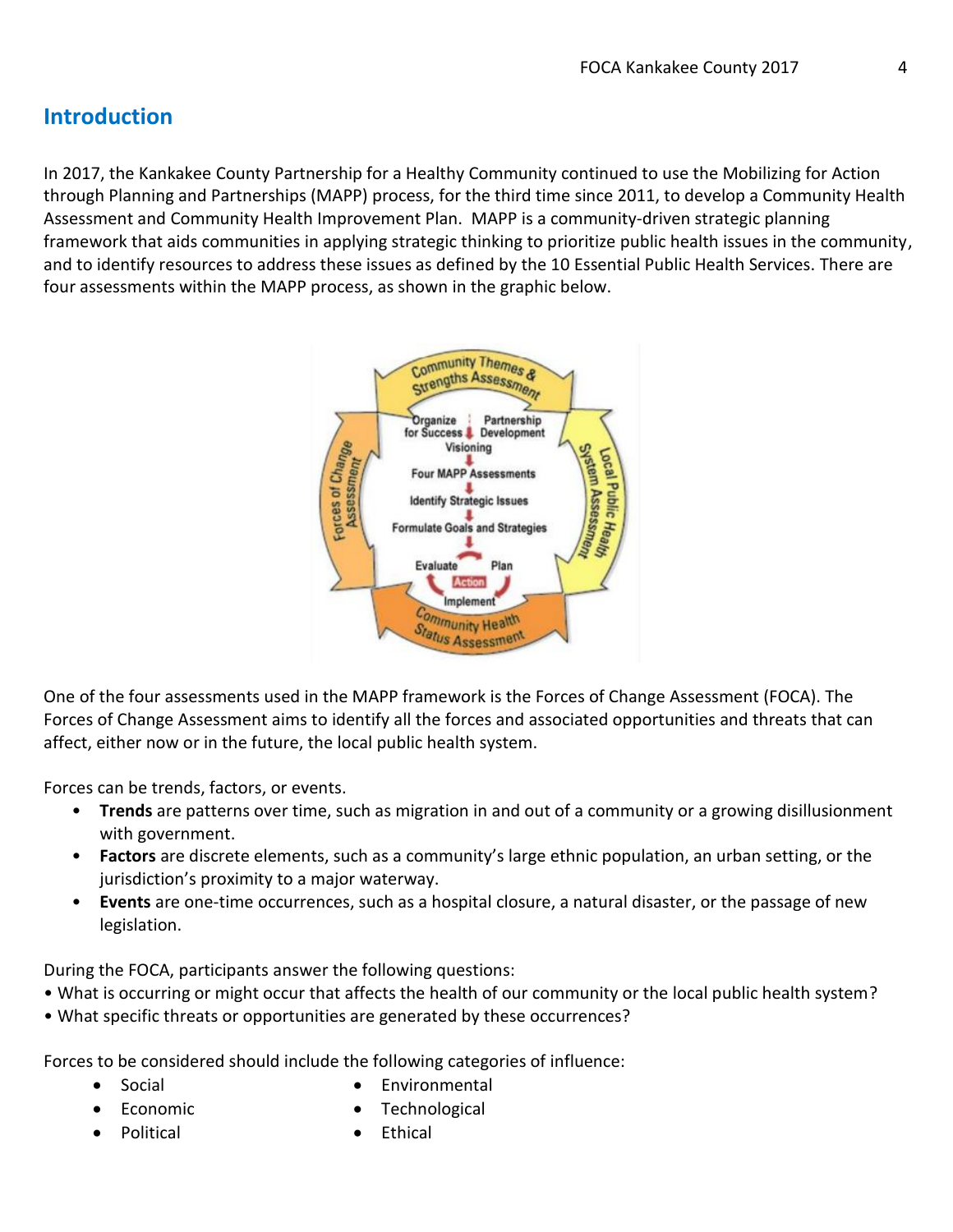## • Legal • Scientific **Assessment Methodology**

On June 9, 2017, the Partnership for a Healthy Community emailed and invited key stakeholders in the community to participate in a FOCA survey though Survey Monkey to help identify the forces of change affecting Kankakee County's local public health system and the community. The survey included multiple choice questions and open-ended questions, with guided prompts, which was intended to help identify the different categories of forces of change. Although diverse community input was encouraged, an answer was not required for every question on the survey. The definition of the forces of change assessment as well as the definitions of trends, factors, and events, which could all be considered as forces, were given in the beginning of the survey.

During the survey, the participants were first asked to list any social, economic, political, legal, technological, environmental, ethical, or scientific forces that have recently occurred or may occur in the future (in the County, in Illinois, nationally or globally) and affect the local public health system or community. Next, the participants were asked to choose the most impactful force, the second most impactful force, and the third most impactful force on the community from the forces they had listed previously. They were also asked to identify any threats or opportunities associated with the top three forces they selected. The participants were also asked a question about the health equity of all the forces they identified addressing if these forces will positively or negatively impact equal opportunity for health and access to care based on gender, race, socioeconomic status, etc.

The survey was open to anyone who lived or worked in Kankakee County. Recipients had until June 30, 2017 to complete the survey, giving them a total of 21 days. Survey results were analyzed by the FOCA subcommittee and used to determine the top identified forces.

At the conclusion of the FOCA survey, an evaluation of the methodology was completed. Two surveys were generated by a student intern and sent to the subcommittee that worked on the FOCA, as well as those who completed the FOCA survey and had also provided their email for follow-up. Survey results were analyzed for future recommendations to the FOCA.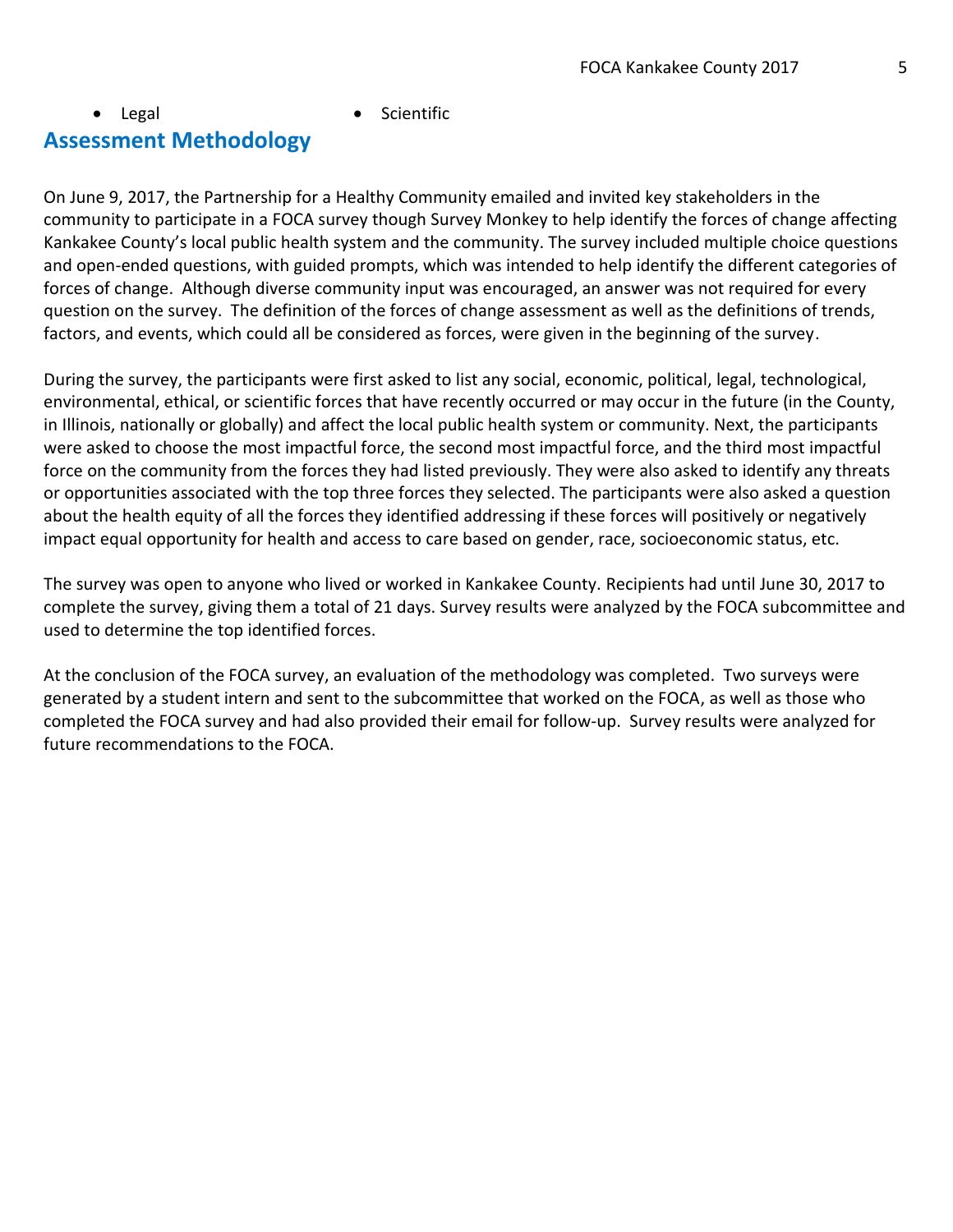## **Forces of Change Assessment (FOCA) Executive Summary**

The Forces of Change Assessment (FOCA) survey elicited broad community input to identify forces of change impacting the local public health system in Kankakee County. Community members reported on current trends, events, and factors that may have implications on the local public health system and quality of life for Kankakee County residents. The Forces of Change Assessment participants also addressed threats and opportunities posed by each of the three major forces they identified.

An analysis of the forces reported by community members through the FOCA survey identified these seven forces that came up more frequently than others in the responses of the top three most impactful forces that were identified by the participants.

- Health coverage concerns (force that was most commonly identified by the participants)
- Lack of jobs/ high unemployment rate in Kankakee County
- Local and state fiscal challenges
- Substance abuse
- Increasing crime rate and gun violence
- Mental health
- Increasing use of technology

Although most of these forces are external influences and cannot be avoided, the survey participants identified many opportunities for each force, which can potentially create positive changes in Kankakee County regarding the issues at hand. Below are some of the notable opportunities that were mentioned for the main forces identified above.

| <b>Forces of Change</b>                          | <b>Opportunities</b>                                                                                                                                                  |
|--------------------------------------------------|-----------------------------------------------------------------------------------------------------------------------------------------------------------------------|
| Changes to health insurance                      | Increase opportunities to contact legislators and<br>provide more voter education.                                                                                    |
|                                                  | Develop additional programs for uninsured and find<br>a way to provide low cost clinic care including<br>primary care.                                                |
| Lack of Jobs/ unemployment in Kankakee<br>County | Focus on utilizing resources and advantages of the<br>County to attract high paying jobs and increase<br>opportunities for young college grads from the<br>community. |
|                                                  | Investigate how other communities have flourished.                                                                                                                    |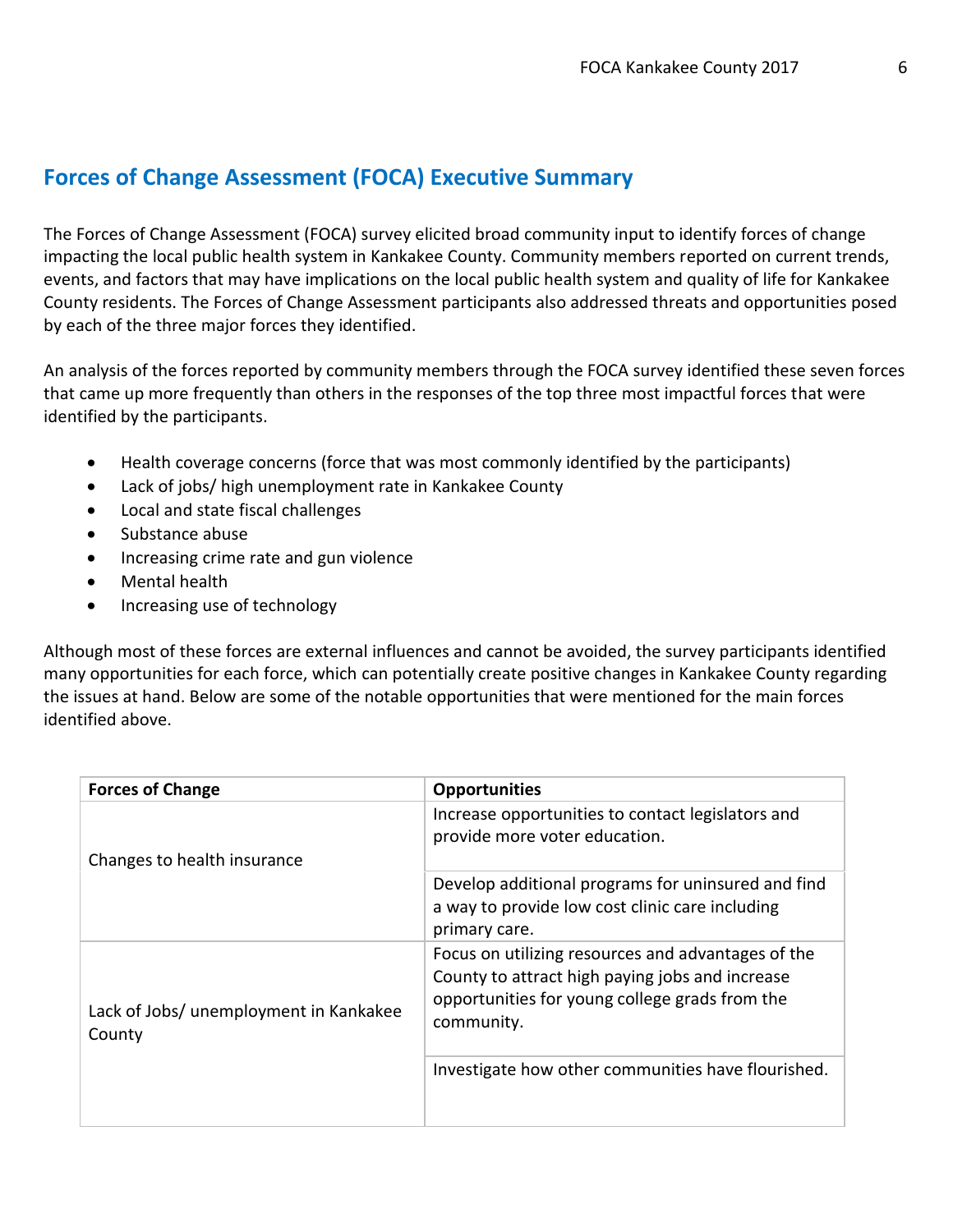| Local and state fiscal challenges      | Find alternative funding sources for community<br>programs other than the government                                                     |
|----------------------------------------|------------------------------------------------------------------------------------------------------------------------------------------|
|                                        | Increase collaboration among community leaders<br>and organizations and manage available resources.                                      |
| Substance abuse                        | Create more rehabilitation services free to those<br>suffering from addictions.                                                          |
|                                        | Collaborate on prevention strategies for youth.                                                                                          |
|                                        | Increase opportunities for County's youth to work in<br>public services jobs that help teach empathy, self-<br>reliance, and self worth. |
| Increasing crime rate and gun violence | Offer educational opportunities and increase<br>availability of jobs in order to eliminate the<br>social/economic root cause of crimes.  |
|                                        | Create neighborhood watch groups, create<br>partnerships and strengthen relationships with law<br>enforcement.                           |
|                                        | Increase opportunities for more affordable<br>treatments prior to entering the criminal justice<br>system.                               |
| Mental health                          | Increase outreach and expansion of mental health<br>services.                                                                            |
|                                        | Increase collaboration of local hospitals to find<br>mental health solutions at a community level.                                       |
| Increasing use of technology           | Create an efficient medical system for people living<br>in rural areas that cannot travel far to see a provider.                         |
|                                        | Provide additional technology for the underserved<br>community.                                                                          |

The FOCA and the other three MAPP assessments are key resources in identifying and prioritizing health issues in Kankakee County. The issues identified through FOCA, as well as the opportunities stemming from them, will inform future strategic planning in Kankakee County to improve the health and overall quality of life of Kankakee County residents.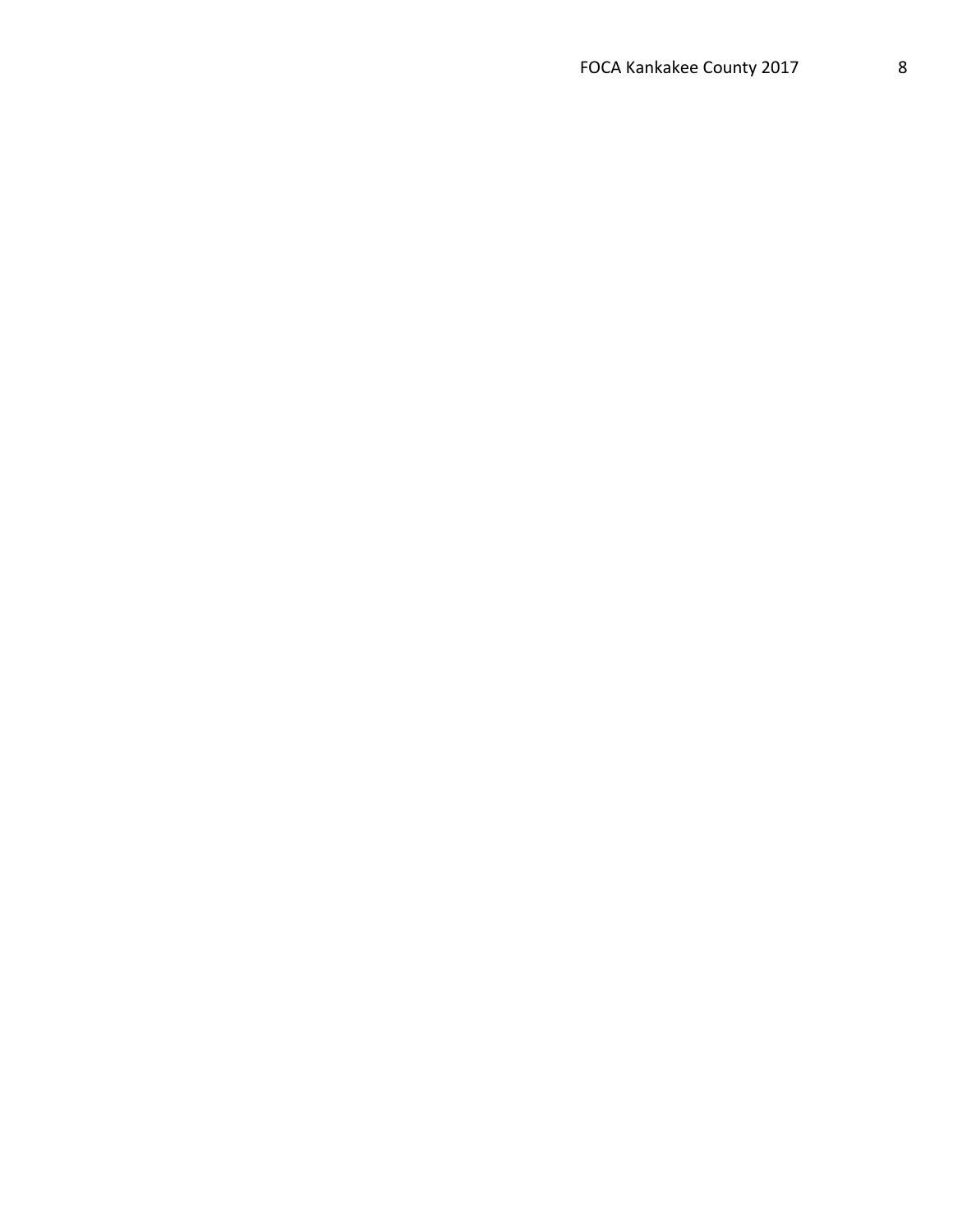The FOCA survey was developed, tested, and emailed on June 9<sup>th</sup>, 2017 to stakeholders in the Kankakee County community, who were identified by the FOCA subcommittee. The email included a brief prompt explaining what the Partnership for a Healthy Community is, a description of the MAPP framework and the four assessments included in it, and how long it takes to complete the survey (the survey link email prompt is shown in Appendix A). An opportunity to participate in a \$25 gift card drawing was offered to all those who completed the survey.

In this survey, Kankakee County community members who live and/or work in Kankakee County were asked to identify the forces of change impacting Kankakee County community and public health system using eight categories of forces. Then, the participants were asked to identify the top three most impactful forces among the forces they had previously stated along with any threats and opportunities that were associated with their top three forces.

An issue was noted on June 23rd that the FOCA survey link email was not sent to the Riverside Medical Center because of a glitch in the email system. The email was resent to Riverside and there was discussion about extending the survey deadline to accommodate for this issue, but many of the Riverside Medical Center stakeholders were able to complete the survey by June 30<sup>th</sup>, making it possible to stick with the original timeline. Although 147 respondents started the survey, only 41 respondents completed the survey. This amount of responses still exceeded our initial goal of 40 responses. Below are the participating agencies, and results.

### **Participants**

The names and contact information of those who completed the survey was collected in order to do the \$25 gift card drawing but those names will not be listed in this report. However, the respondents of the FOCA 2017 survey represented these following agencies.

- Catholic Charities
- Hospice of Kankakee Valley
- Jerome Combs Detention Center
- Judiciary
- Kankakee City Police Department
- Kankakee County Coalition Against Sexual Assault (KC-CASA)
- Kankakee County Branch NAACP
- Kankakee County Health Department
- Olivet Nazarene University
- Presence St. Mary's Hospital
- Riverside Medical Center
- Self-employed
- State of Illinois
- Village of Manteno
- United Way of Kankakee and Iroquois County
- Zip-Pak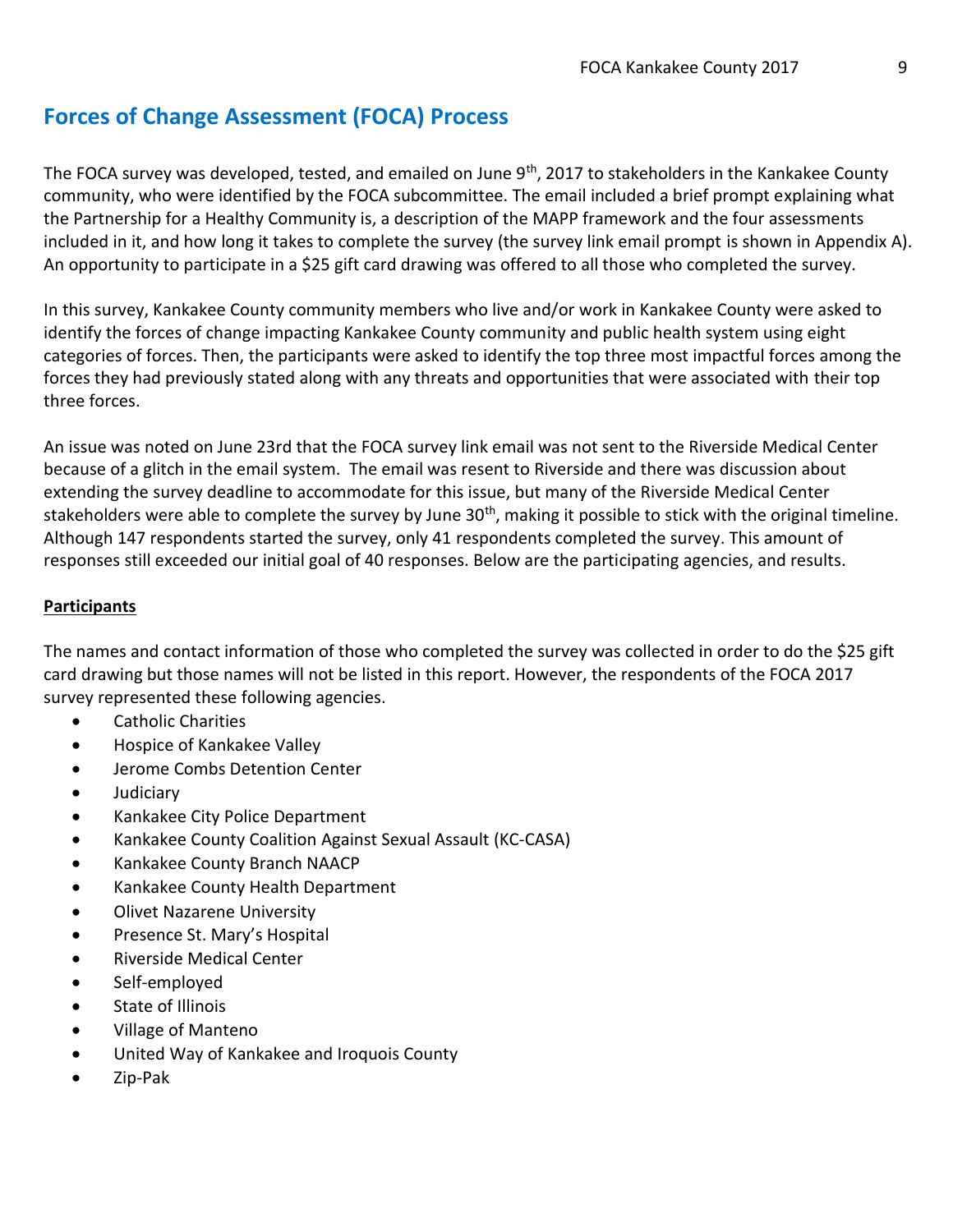## **Results**

**Part I of the Survey:** The table below contains the forces of change that were identified for each of the eight categories in Part I of the survey.

| <b>Social</b>                                                                                                                                                                                                                                                                                                                                                                                                                                                                                                                                                                                              |                                                                                                                                                                                                                                                           | <b>Economic</b>                                                                                                                                                                                                                                                                                                                                                                                                                                                                                                                                                                                                                                     |
|------------------------------------------------------------------------------------------------------------------------------------------------------------------------------------------------------------------------------------------------------------------------------------------------------------------------------------------------------------------------------------------------------------------------------------------------------------------------------------------------------------------------------------------------------------------------------------------------------------|-----------------------------------------------------------------------------------------------------------------------------------------------------------------------------------------------------------------------------------------------------------|-----------------------------------------------------------------------------------------------------------------------------------------------------------------------------------------------------------------------------------------------------------------------------------------------------------------------------------------------------------------------------------------------------------------------------------------------------------------------------------------------------------------------------------------------------------------------------------------------------------------------------------------------------|
| Lack of affordable housing<br>$\bullet$<br>Changing demographics of the<br>population<br>Drug addiction, gang violence<br>Activism against Planned<br>Parenthood<br>Patient satisfaction surveys<br>٠<br>$\bullet$<br>Lack of health insurance<br>Morbidity and mortality due to<br>٠<br>chronic diseases<br>Change in family dynamic<br>$\bullet$<br>٠<br>Media and social media<br>Unemployment and poverty<br>(mergers)<br>State and local funding issues<br>services in Kankakee County<br>gay, transgender, bisexual,<br>Accessibility for isolated,<br>impoverished residents<br>Politics/government | affecting provider reimbursement<br>Decrease in educational resources<br>Increasing mental health issues<br>Catholic school and church changes<br>Increase in access to goods and<br>Increased awareness of the lesbian,<br>questioning (LGTBQ) community | Lack of jobs/ unemployment rates<br>Companies leaving Kankakee<br>County<br>Increasing poverty levels<br>State budget crisis<br>Changes to US healthcare plan<br>Decrease in funding in mental<br>$\bullet$<br>health services<br>Families dependent on social<br>$\bullet$<br>services<br>High percentage of food insecurity<br>$\bullet$<br>Lack of resources and inequitable<br>$\bullet$<br>distribution for the education<br>system<br>Lack of affordable housing<br>$\bullet$<br>Lack of prenatal care<br>٠<br>Higher rate of children eligible for<br>$\bullet$<br>free or reduced lunch higher than<br>in Illinois and the US<br>High taxes |
| <b>Political</b>                                                                                                                                                                                                                                                                                                                                                                                                                                                                                                                                                                                           |                                                                                                                                                                                                                                                           | <b>Technological</b>                                                                                                                                                                                                                                                                                                                                                                                                                                                                                                                                                                                                                                |
| Corruption in politics<br>Fake newspaper articles<br>Healthcare changes<br>are unable to collaborate or                                                                                                                                                                                                                                                                                                                                                                                                                                                                                                    | State budget crisis/politicians that                                                                                                                                                                                                                      | Lack of transportation<br>Increase in internet availability<br>Availability of patient information<br>via the internet (My Chart)<br>Increased documentation                                                                                                                                                                                                                                                                                                                                                                                                                                                                                        |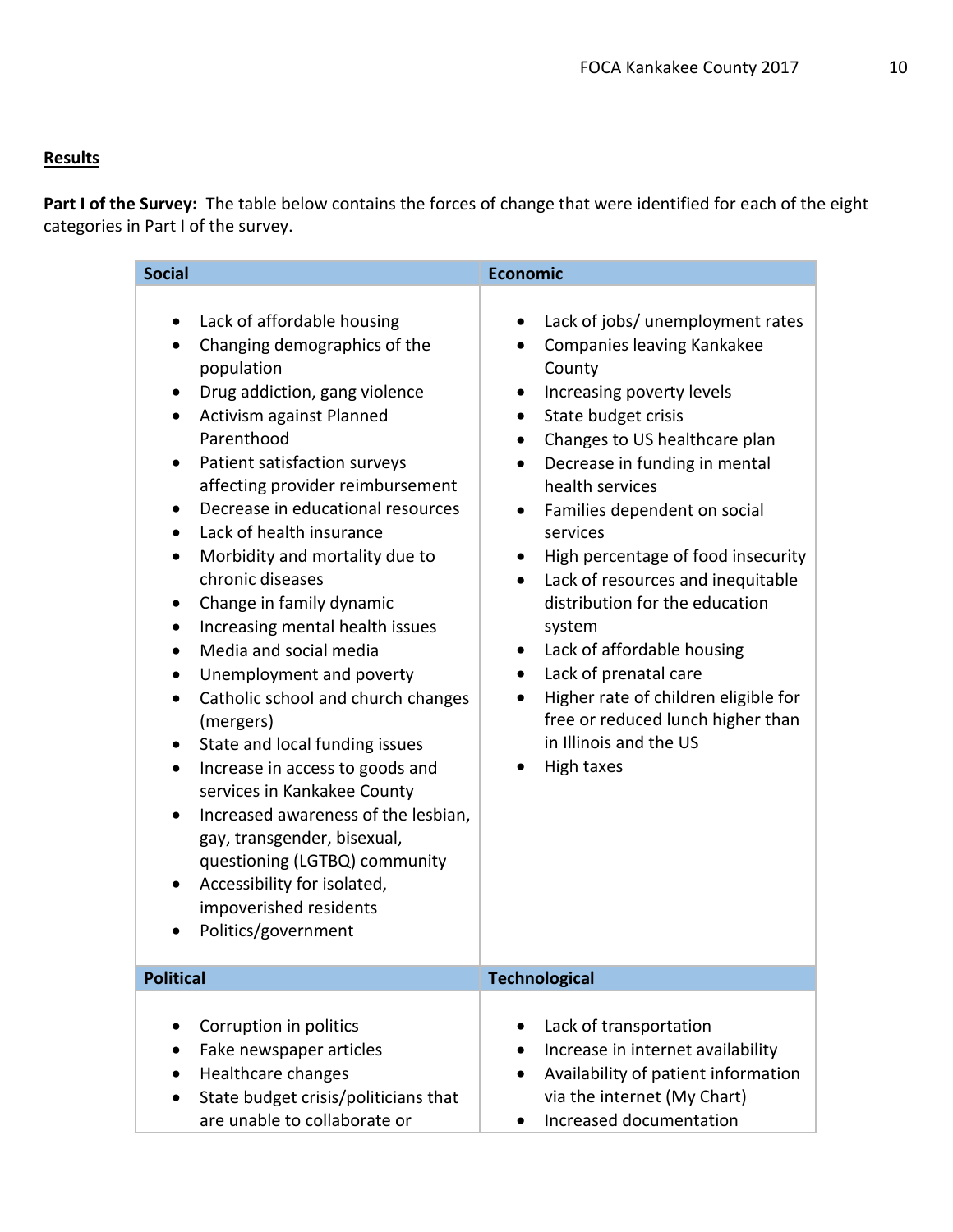| compromise<br>Lack of regulation in marketing of<br>$\bullet$<br>tobacco products<br>Local political changes/new Mayor<br>$\bullet$<br>in Kankakee/new State's Attorney/<br>changes in County Board makeup<br>Pending laws related to mandatory<br>٠<br>drug testing tied to eligibility of<br>benefits<br>Changes in national<br>$\bullet$<br>government/new President<br><b>Unethical laws</b><br>$\bullet$<br>Lack of public trust in government<br>٠<br>Negative political climate -<br>$\bullet$<br>increased benefits for the wealthy<br>while decreasing benefits for<br>middle and low income | (electronic medical record) taking<br>time away from patients<br>Cyber crime<br>٠<br>Expensive<br>Lack of current health status data<br>for Kankakee County<br>Medicaid and changes at state<br>and federal levels<br>Need for implementation of new<br>technologies in the medical/public<br>health setting<br>Inadequate access & training of<br>٠<br>technology<br>Closing of factories and grocery<br>٠<br>stores<br>Social media causing distractions,<br>٠<br>disengagement, lack of<br>communication<br>Significant advances in technology<br>offer great promise for better and<br>more cost effective<br>care/telemedicine<br>Outdated systems in Illinois |
|-------------------------------------------------------------------------------------------------------------------------------------------------------------------------------------------------------------------------------------------------------------------------------------------------------------------------------------------------------------------------------------------------------------------------------------------------------------------------------------------------------------------------------------------------------------------------------------------------------|---------------------------------------------------------------------------------------------------------------------------------------------------------------------------------------------------------------------------------------------------------------------------------------------------------------------------------------------------------------------------------------------------------------------------------------------------------------------------------------------------------------------------------------------------------------------------------------------------------------------------------------------------------------------|
| <b>Environmental</b>                                                                                                                                                                                                                                                                                                                                                                                                                                                                                                                                                                                  | <b>Scientific</b>                                                                                                                                                                                                                                                                                                                                                                                                                                                                                                                                                                                                                                                   |
|                                                                                                                                                                                                                                                                                                                                                                                                                                                                                                                                                                                                       |                                                                                                                                                                                                                                                                                                                                                                                                                                                                                                                                                                                                                                                                     |
| Increase in violence and crimes<br>Global warming<br>$\bullet$<br>Increase use of chemicals in crops<br>Possible building of GLB railroad<br>station in Manteno, IL<br>Lack of awareness<br>$\bullet$<br>Pollution and water contamination<br>$\bullet$<br>Need for expansion of nutrition<br>$\bullet$<br>promotion, health, and wellness<br>education in schools<br><b>Transportation Issues</b><br>٠<br>Poor housing<br>٠<br>Opioid abuse increasing<br>٠<br>Protection of the Kankakee river<br>Rural communities that inhibit<br>$\bullet$<br>access                                             | New trends in medicine, and new<br>discoveries<br>New technologies/ treatments not<br>being available due to insurance<br>regulations<br>Lack of research around specific<br>٠<br>health issues<br>Cost of prescriptions too high<br>Increasing focus on prevention<br>and community and availability of<br>information on evidence-based<br>practice<br>Energy efficiency technology<br>targeted genomic medicine,<br>digital communications and                                                                                                                                                                                                                   |

• Cloning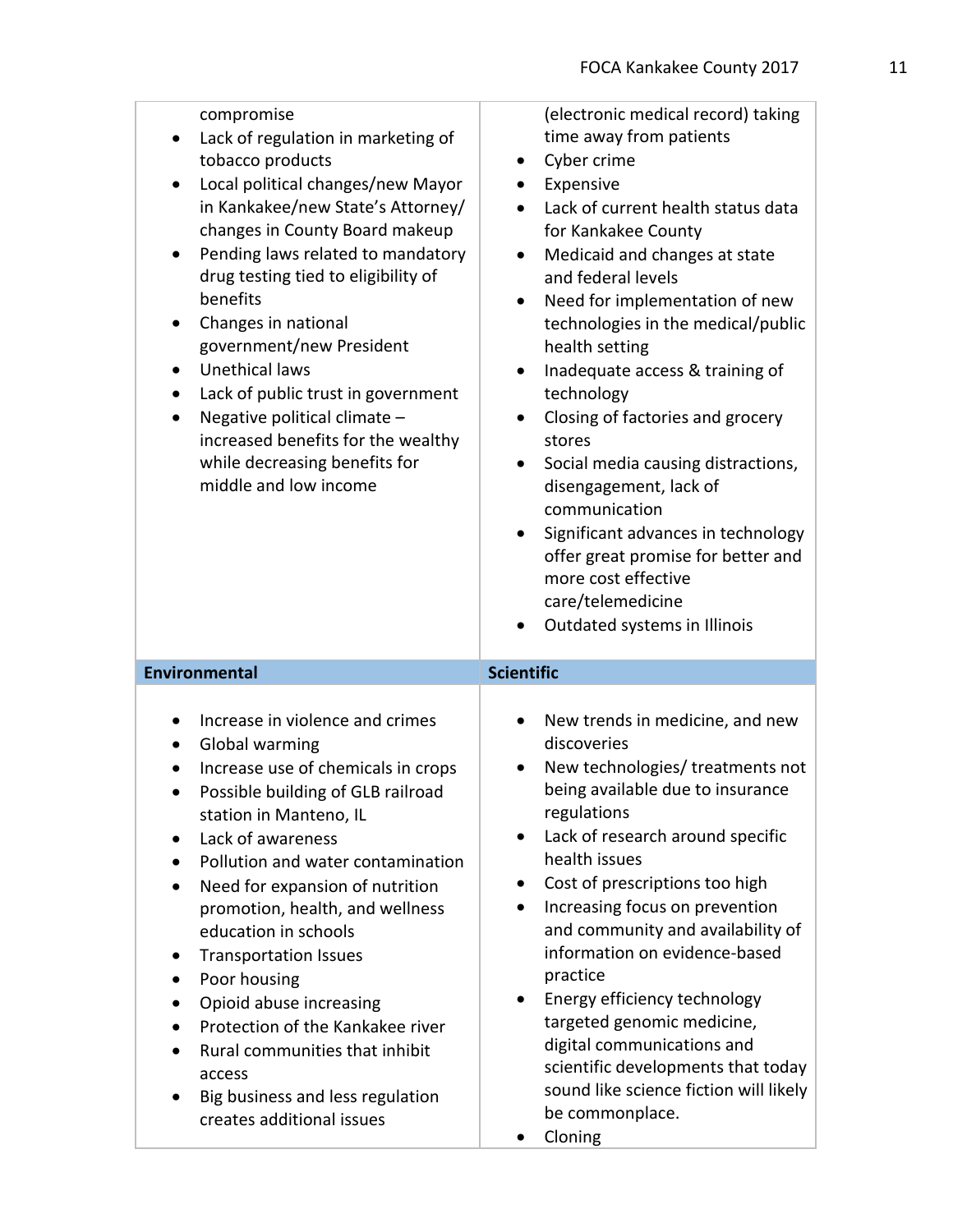| Increased flooding<br>$\bullet$<br>New bike path<br>Riverfront trail preservation                                                                                                                                                                                                                                                                                                                                                                                                                                                                                                                                                                                                                                  | Effects of global warming<br>$\bullet$<br>Increasing antibiotic resistance<br>$\bullet$<br>Robots replacing humans in the<br>workplace                                                                                                                                                                                                                                                                                                                                                                                                                                                                                                                                                                                                                   |
|--------------------------------------------------------------------------------------------------------------------------------------------------------------------------------------------------------------------------------------------------------------------------------------------------------------------------------------------------------------------------------------------------------------------------------------------------------------------------------------------------------------------------------------------------------------------------------------------------------------------------------------------------------------------------------------------------------------------|----------------------------------------------------------------------------------------------------------------------------------------------------------------------------------------------------------------------------------------------------------------------------------------------------------------------------------------------------------------------------------------------------------------------------------------------------------------------------------------------------------------------------------------------------------------------------------------------------------------------------------------------------------------------------------------------------------------------------------------------------------|
| Legal                                                                                                                                                                                                                                                                                                                                                                                                                                                                                                                                                                                                                                                                                                              | <b>Ethical</b>                                                                                                                                                                                                                                                                                                                                                                                                                                                                                                                                                                                                                                                                                                                                           |
| <b>Budget cuts</b><br>$\bullet$<br>Individuals in need of legal advice<br>Immigration issues/fear of<br>deportation leading to not seeking<br>help for injuries or abuse<br>Lack of trust in law enforcement<br>and the criminal justice system.<br>Ongoing litigation for regulation of<br>$\bullet$<br>e-cigarette devices.<br>New State's Attorney<br>$\bullet$<br>Increasing gun violence and other<br>crimes<br>Increasing death from drug<br>overdoses<br>Reduction in police officers<br>Health care reform<br>Better treatment needed for drug<br>offenders and those suffering prior<br>to entering the criminal justice<br>system.<br>Sugary beverage tax<br>Tobacco free park district<br>(Bourbonnais) | Barriers to care for the uninsured<br>and underinsured<br>Corruption<br>Lack of understanding of and<br>$\bullet$<br>recognition of importance of<br>public health practices and<br>programs<br>Communication gaps with limited-<br>$\bullet$<br>English<br>Lack of physical activity &<br>$\bullet$<br>nutrition<br>Not treating the root of the<br>$\bullet$<br>problems in the county<br>Increased financial pressure on<br>hospitals<br>New technology and economic<br>$\bullet$<br>forces<br>High rate of drug overdoses<br>Lack of values and morals<br>$\bullet$<br>Arresting and incarcerating those<br>$\bullet$<br>with mental health issues<br>Equitable health care, family<br>$\bullet$<br>medical leave<br>Immigration reform<br>$\bullet$ |

Part II: Part II of the FOCA Survey asked respondents to identify their top three most impactful forces and the threats and opportunities associated with these forces. The top responses to these questions from Part II are shown below starting with the most frequently occurred response.

- Health coverage concerns (force most commonly identified by the participants)
- Lack of jobs/high unemployment rate in Kankakee County
- Local and state fiscal challenges
- Substance abuse
- Increasing crime rate and gun violence
- Mental health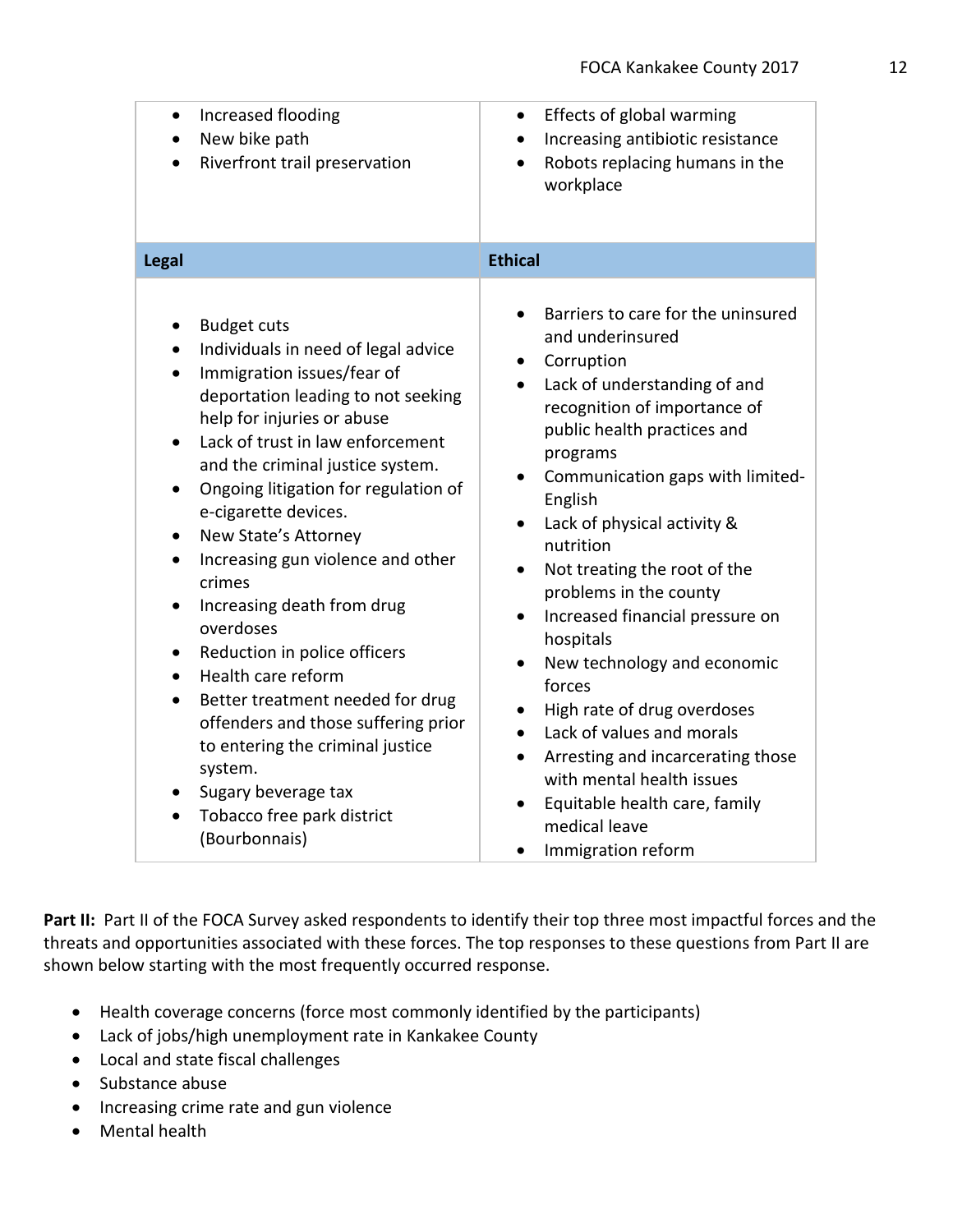Part III: Part III of the FOCA survey addressed the health equity of the forces identified asking, "Please explain if any of the forces listed will impact (positively or negatively) equal opportunity for health and access to care based on race, ethnicity, gender, age, sexual orientation, socioeconomic status, and/or education level?" Twenty-nine out of the total thirty-six responses to this question stated that the forces would negatively impact certain groups more than the others.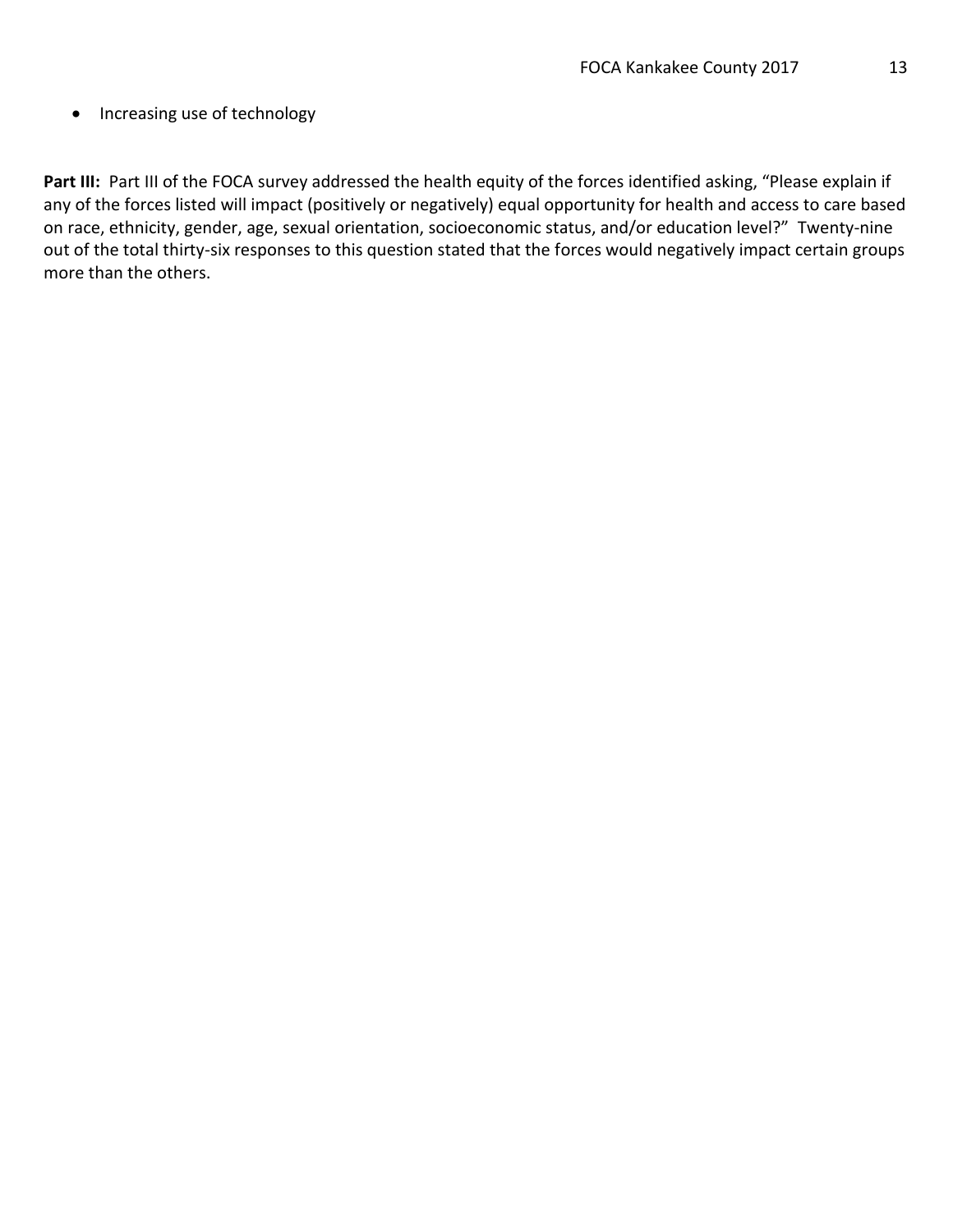## **Forces of Change Assessment Conclusion**

After reviewing the FOCA survey results, the FOCA Subcommittee was able to utilize broad community input and refine the data into seven crosscutting themes (listed below). These themes will be used to guide future strategic planning in the MAPP process and throughout Kankakee County initiatives.

- Health coverage concerns
- Lack of jobs/high unemployment rate in Kankakee County
- Local and state fiscal challenges
- Substance abuse
- Increasing crime rate and gun violence
- Mental health
- Increasing use of technology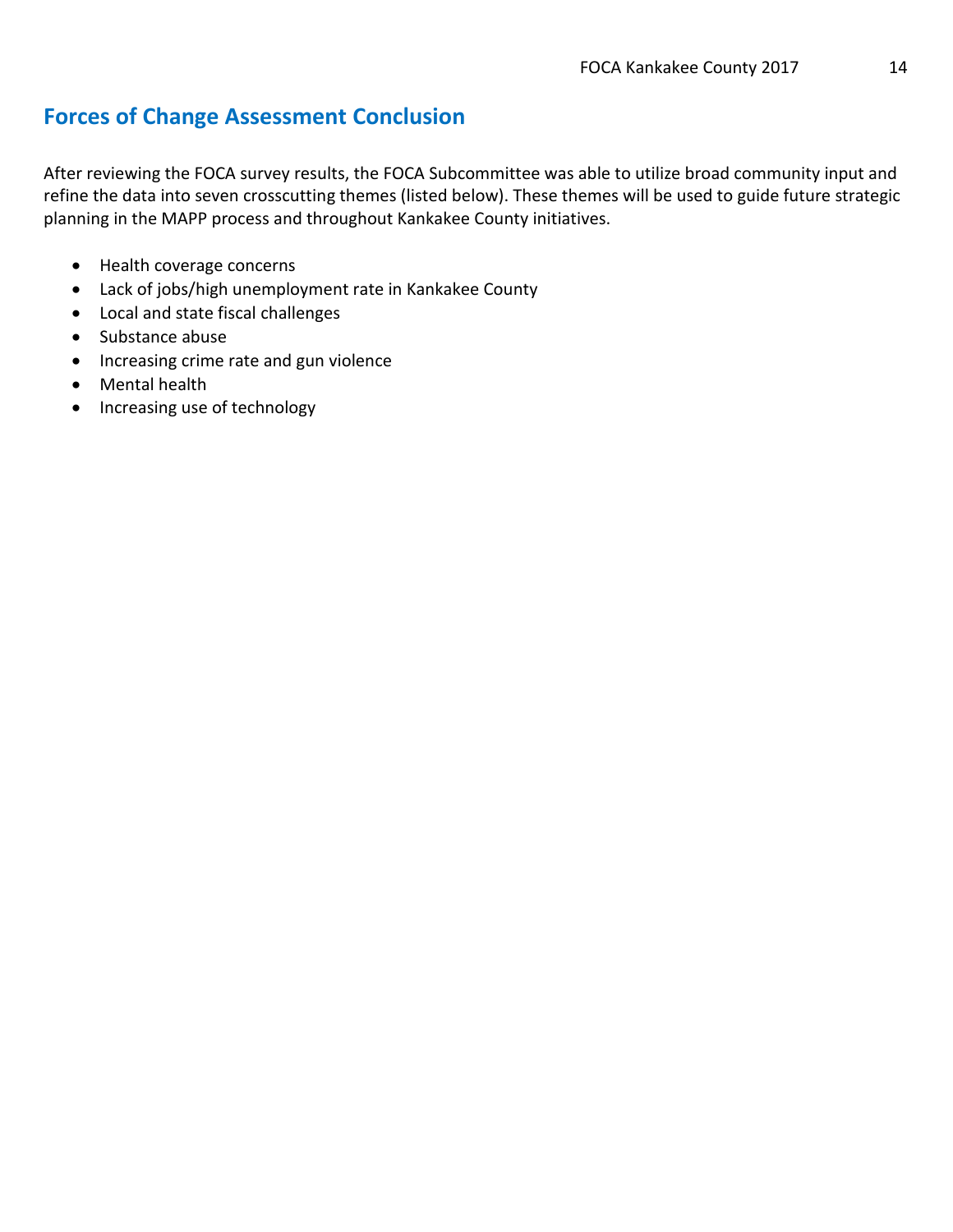#### **Appendix A: Survey Link Email Prompt**

#### Dear Stakeholder,

The Partnership for a Healthy Community was established between the Helen Wheeler Center for Community Mental Health, the Hispanic Partnership, the Kankakee County Health Department, Presence St Mary's Hospital, Riverside Medical Center, and the United Way to conduct routine health assessments of the Kankakee County community, identify priority health issues, and identify strategies to address these health issues. The Partnership uses the MAPP (Mobilizing for Action through Planning and Partnerships) process to conduct community assessments every 3 years, and is currently in the community assessment phase of the MAPP process. There are four assessments that are included in the MAPP process:

**Community Health Status Assessment-** Provides information on how healthy we are as a community. **Forces of Change Assessment-** Identifies what is, or might soon occur that impacts the health of the community. **Local Public Health System Assessment-** Examines how well our local public health system is meeting the needs of the community.

**Community Themes and Strengths Assessment**- Identifies how residents view their community, and how it can be improved.

To thoroughly assess the **Forces of Change** within our community the Partnership has created a survey, and has identified you as a key stakeholder in the MAPP assessment process to complete this survey. Your experience within this community will provide the detailed information the Partnership needs to identify all **Forces of Change** that impact this community.

Please click on the following link to complete this survey: https://www.surveymonkey.com/r/XGF7NDN

This survey will require approximately **10 to 15** minutes of your time. You will have the opportunity to provide your contact information to be involved in other upcoming MAPP assessments, including the Local Public Health System assessment (Save the Date attached). You will also have the opportunity to be entered into a drawing for a gift card as a *thank you* for your time. Please share this link with other stakeholders you feel would have equal insight into the impacting Kankakee County.

#### **Please complete this survey by June 30, 2017**

We value your commitment to the health of our community.

Please email Laura at lsztuba@kankakeehealth.org for any questions about this survey or the MAPP process.

Sincerely, Laura Sztuba, MSN, RN, PHNA-BC Director of Community Outreach and Planning Kankakee County Health Department 2390 W Station Street Kankakee, IL 60901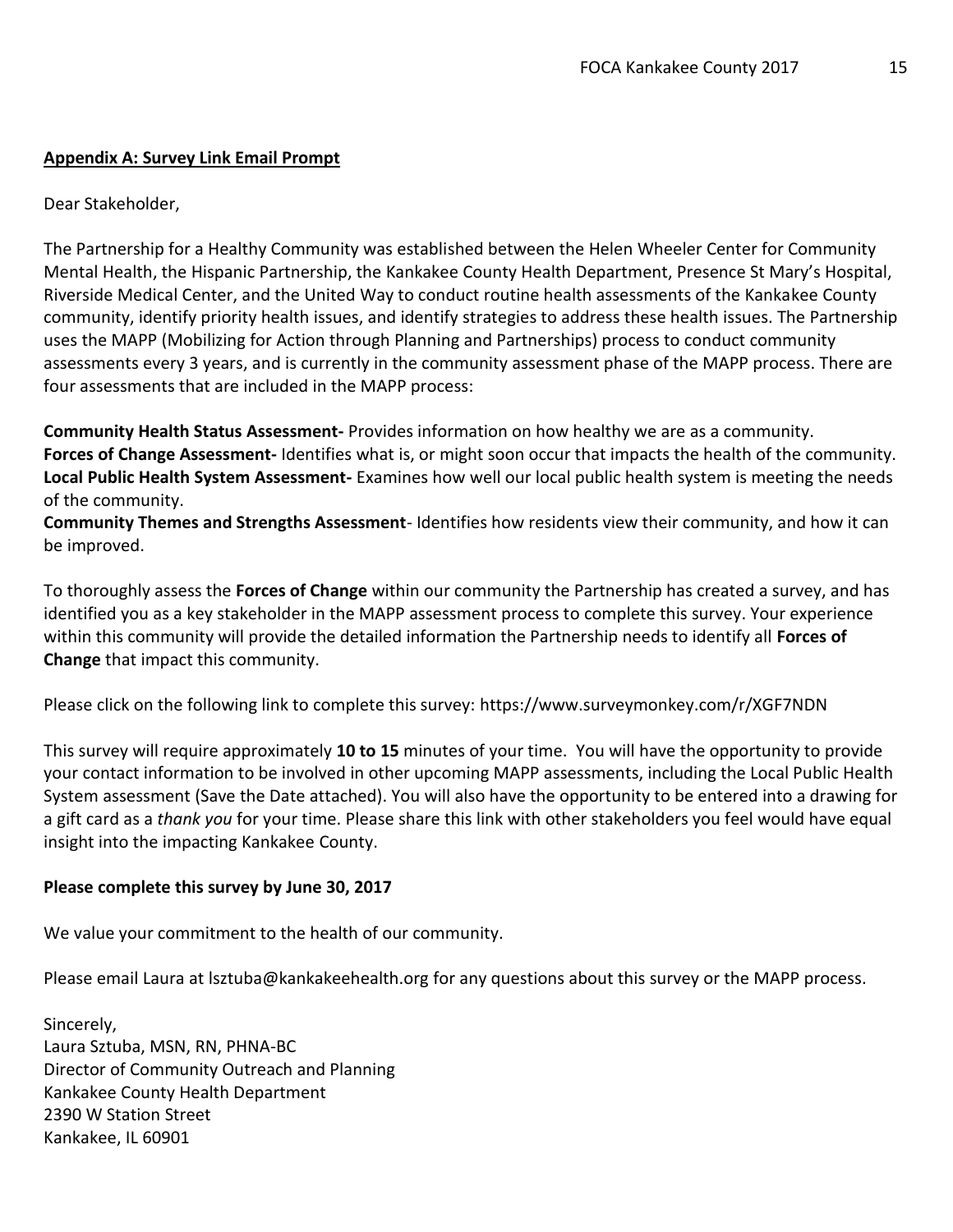#### **Appendix B: Survey Questions**

This **Forces of Change Assessment (FOCA)** aims to identify all the forces and associated opportunities and threats that can affect, either now or in the future, the local public health system. Forces may be social, economic, political, technological, environmental, scientific, legal and/or ethical in nature.

#### **Forces can be trends, factors or events.**

**Trends** are patterns over time, such as migration in and out of a community or a growing disillusionment with government.

**Factors** are discrete elements, such as a community's large ethnic population, an urban setting, or the jurisdiction's proximity to a major waterway.

**Events** are one-time occurrences, such as a hospital closure, a natural disaster, or the passage of new legislation.

During the FOCA, participants answer the following questions:

What is occurring or might occur that affects the health of our community or the local public health system? What specific threats or opportunities are generated by these occurrences?

**Part I:** Identify all Forces of Changes in Kankakee County

- 1. Check one statement.
- a. I live in Kankakee County.
- b. I work in Kankakee County.
- c. I live and work in Kankakee County.
- d. I do not live or work in Kankakee County.

Please list all forces of changes, outside of your control, that affect the local public health system or community that has occurred recently or may occur in the future. What forces, trends, and/or characteristics are occurring locally in Kankakee County? In Illinois? Nationally? Globally?

- 2. Social Forces:
- 3. Economic Forces:
- 4. Political Forces:
- 5. Technological Forces:
- 6. Environmental Forces:
- 7. Scientific Forces: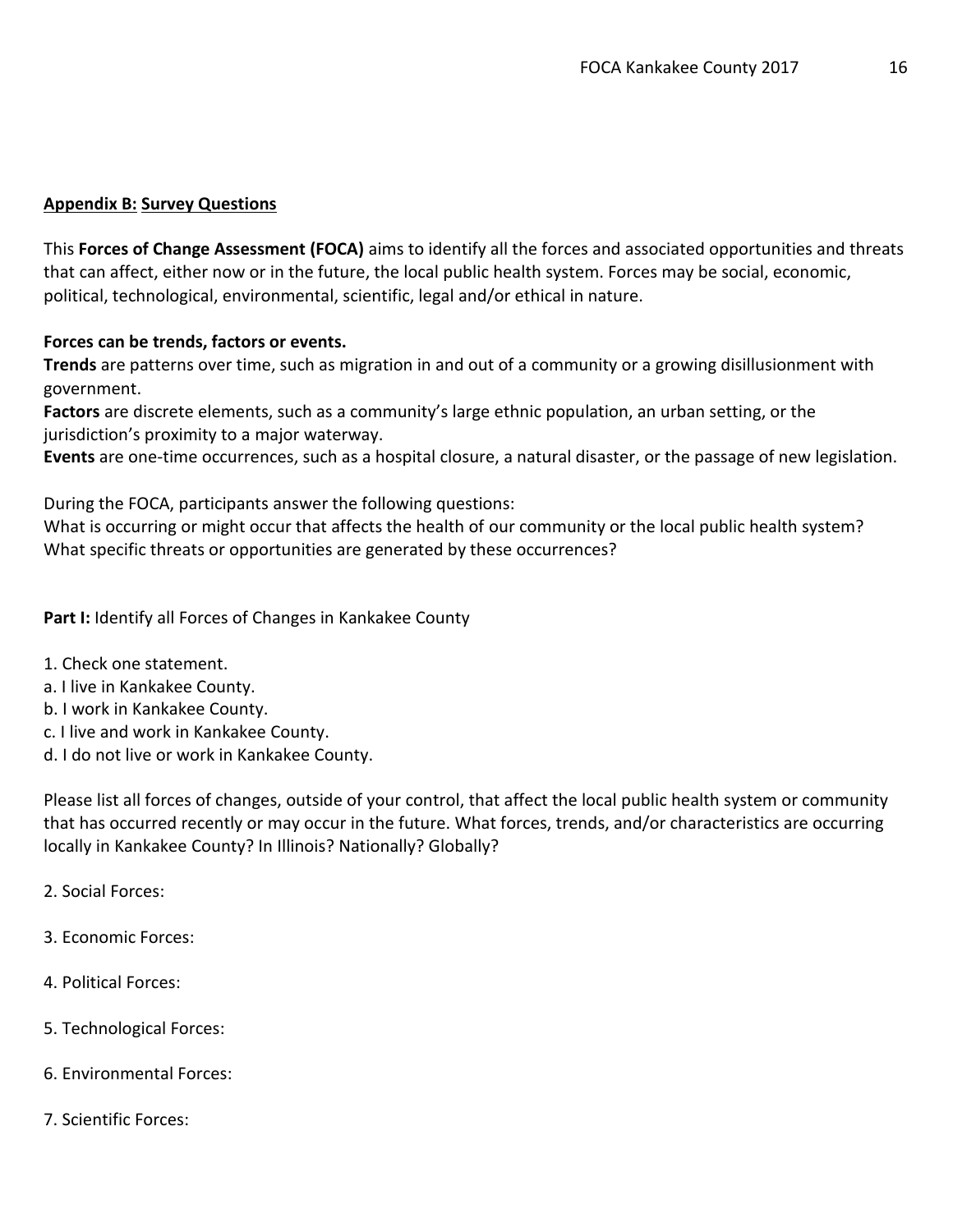8. Legal Forces:

9. Ethical Forces:

#### **Part II: Rank Priority of Identified Forces and Identify Threats and Opportunities of Each Force**

In this section, please rank the top 3 forces (of all the forces you identified in part one) based on how much impact you feel each force has on the health of the Kankakee County community (#1 has the most impact on the health of the Kankakee County community, #2 has the second most impact, and #3 has the third most impact).

Then, please identify threats and opportunities that arise from each force listed.

10. **#1 Force** (Most Impactful on the Health of the Kankakee County Community)

Force:

What threats are posed with this force?

What opportunities arise from that threat?

11. **#2 Force** (Second Most Impactful on the Health of the Kankakee County Community)

Force:

What threats are posed with this force?

What opportunities arise from that threat?

12. **#3 Force** (Third Most Impactful on the Health of the Kankakee County Community)

Force:

What threats are posed with this force?

What opportunities arise from that threat?

#### **Part III. Health Equity**

13. Please explain if any of the forces listed will impact (positively or negatively) equal opportunity for health and access to care based on race, ethnicity, gender, age, sexual orientation, socioeconomic status, and/or education level?

#### **Contact Information**